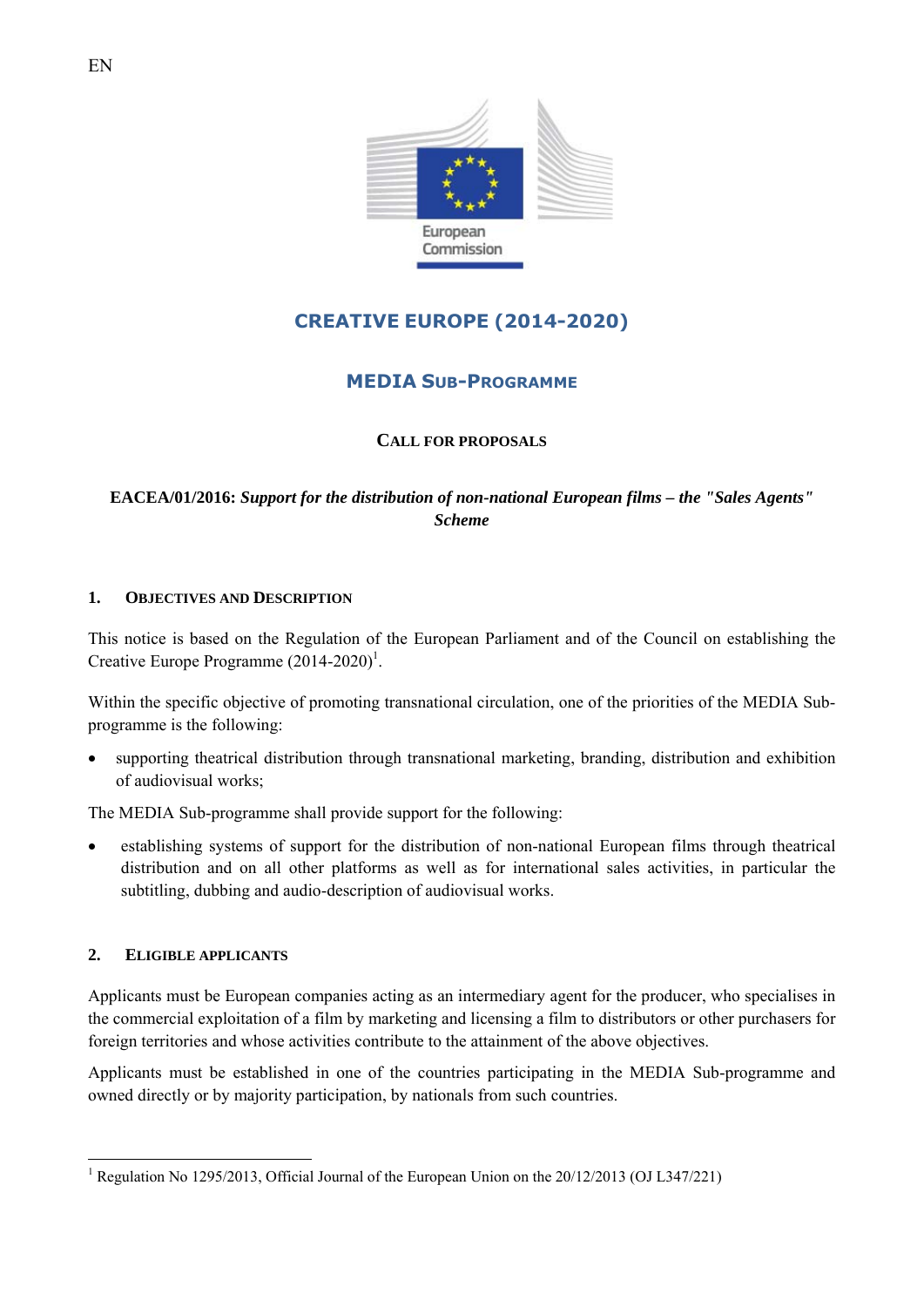The following countries are eligible as long as all conditions referred to in Article 8 of the Regulation establishing the Creative Europe Programme are met and the Commission has entered into negotitations with the country:

- − EU Member States;
- − Acceding countries, candidate countries and potential candidates benefiting from a pre-accession strategy, in accordance with the general principles and general terms and conditions for the participation of those countries in Union programmes established in the respective Framework Agreements, Association Council Decisions or similar agreements;
- − EFTA countries which are members of the EEA, in accordance with the provisions of the EEA Agreement;
- − The Swiss Confederation, on the basis of a bilateral agreement to be concluded with that country;
- − Countries covered by the European neighbourhood Policy in accordance with the procedures established with those countries following the framework agreements providing for their participation in Union programmes.

The Programme shall also be open for bilateral or multilateral cooperation actions targeted at selected countries or regions on the basis of additional appropriations paid by, and specific arrangements to be agreed upon with, those countries or regions.

The Programme shall permit cooperation and joint actions with countries not participating in the Programme and with international organisations which are active in the cultural and creative sectors such as UNESCO, the Council of Europe, the Organisation for Economic Cooperation and Development or the World Intellectual Property Organisation on the basis of joint collaborations for the realisation of the Programme's objectives.

Proposals from applicants in non EU countries may be selected, provided that, on the date of the award decision, agreements have been signed setting out the arrangements for the participation of those countries in the programme established by the Regulation referred to above.

#### **3. ELIGIBLE ACTIONS**

The Sales Agents scheme works in two phases:

1. The Generation of a potential fund, which will be calculated according to the international sales performance of the company on the European market during the reference period (2011-2015)

2. Reinvestment of the potential fund thus generated by each company:

 Module 1: minimum guarantees or advances paid for the international sales rights on new European non-national films.

 Module 2: the promotion, marketing and advertising on the market of eligible non-national European films.

The maximum duration of the actions is 24 months from the date of the signature of the international sales contract.

Reinvestment actions of the potential fund generated by this Call for Proposals need to respect the following deadlines: